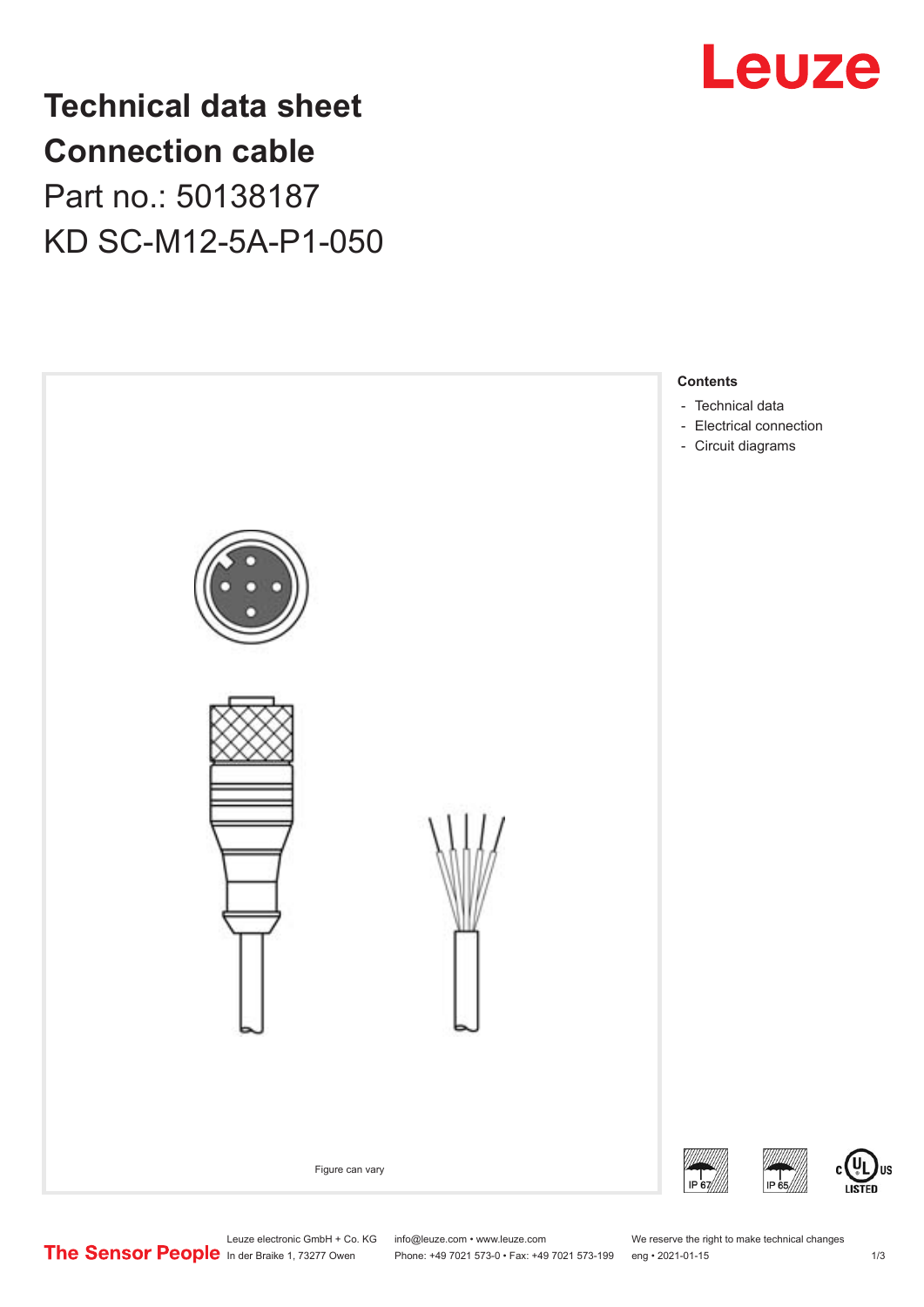## <span id="page-1-0"></span>**Technical data**

#### **Electrical data**

**Performance data Operating voltage** Max. 125 V AC/DC

#### **Connection**

| <b>Connection 1</b>                                    |                                                                                                                                                                                                                                |  |
|--------------------------------------------------------|--------------------------------------------------------------------------------------------------------------------------------------------------------------------------------------------------------------------------------|--|
| <b>Type of connection</b>                              | Connector                                                                                                                                                                                                                      |  |
| <b>Thread size</b>                                     | M <sub>12</sub>                                                                                                                                                                                                                |  |
| <b>Type</b>                                            | Female                                                                                                                                                                                                                         |  |
| Handle body material                                   | <b>PUR</b>                                                                                                                                                                                                                     |  |
| No. of pins                                            | $5$ -pin                                                                                                                                                                                                                       |  |
| <b>Encoding</b>                                        | A-coded                                                                                                                                                                                                                        |  |
| Version                                                | Axial                                                                                                                                                                                                                          |  |
| Lock                                                   | Screw fitting, nickel-plated diecast zinc,<br>recommended torque 0.6 Nm, self-<br>locking                                                                                                                                      |  |
| <b>Connection 2</b>                                    |                                                                                                                                                                                                                                |  |
| <b>Type of connection</b>                              | Open end                                                                                                                                                                                                                       |  |
|                                                        |                                                                                                                                                                                                                                |  |
| <b>Cable properties</b><br><b>Number of conductors</b> | 5 Piece(s)                                                                                                                                                                                                                     |  |
| Wire cross section                                     | $0.34 \, \text{mm}^2$                                                                                                                                                                                                          |  |
| <b>AWG</b>                                             | 22                                                                                                                                                                                                                             |  |
| Sheathing color                                        | <b>Black</b>                                                                                                                                                                                                                   |  |
| Shielded                                               | No                                                                                                                                                                                                                             |  |
| Silicone-free                                          | Yes                                                                                                                                                                                                                            |  |
| Cable design                                           | Connection cable (open on one end)                                                                                                                                                                                             |  |
| Cable diameter (external)                              | 5.6 mm                                                                                                                                                                                                                         |  |
| Cable length                                           | 5,000 mm                                                                                                                                                                                                                       |  |
| <b>Sheathing material</b>                              | <b>PUR</b>                                                                                                                                                                                                                     |  |
| <b>Wire insulation</b>                                 | <b>PUR</b>                                                                                                                                                                                                                     |  |
| Suitability for drag chains                            | Yes                                                                                                                                                                                                                            |  |
| <b>Traverse rate</b>                                   | Max. 3.3 m/s with horiz. traverse path of<br>5m and and max, acceleration of 5m/s <sup>2</sup>                                                                                                                                 |  |
| Properties of the outer sheathing                      | Free of CFC, cadmium, silicone, and<br>lead, matt, low-adhesion, abrasion-<br>resistant, easily machine-processable                                                                                                            |  |
| Resistance of the outer sheathing                      | Hydrolysis and microbe resistant, good<br>oil, gasoline and chemical resistance in<br>accordance with VDE 0472 part 803 test<br>B. flame retardant in accordance with UL<br>1581 VW1 / CSA FT1 / IEC 60332-1.<br>IEC 60332-2-2 |  |
| <b>Torsion suitability</b>                             | $\pm 30^\circ$ / m (max. 2 mio. cycles with 35<br>cycles / min)                                                                                                                                                                |  |

#### **Mechanical data**

| <b>Width across flats</b>                                       | $13 \text{ mm}$          |  |
|-----------------------------------------------------------------|--------------------------|--|
| <b>Bending cycles</b>                                           | 5,000,000 Piece(s)       |  |
| Bending radius, flexible laying, min.                           | Min. 10 x cable diameter |  |
| Bending radius, stationary laying, min. Min. 5 x cable diameter |                          |  |
|                                                                 |                          |  |
| <b>Environmental data</b>                                       |                          |  |
| Ambient temperature, operation,<br>flexible use                 | $-2580 °C$               |  |
| Ambient temperature, operation,<br>stationary use               | $-4080 °C$               |  |
| <b>Certifications</b>                                           |                          |  |
| Degree of protection                                            | IP 65                    |  |
|                                                                 | IP 67                    |  |
| <b>Certifications</b>                                           | c UL US                  |  |
|                                                                 |                          |  |
| <b>Classification</b>                                           |                          |  |
| <b>Customs tariff number</b>                                    | 85444290                 |  |
| eCl@ss 5.1.4                                                    | 27279201                 |  |
| eCl@ss 8.0                                                      | 27279218                 |  |
| eCl@ss 9.0                                                      | 27060311                 |  |
| eCl@ss 10.0                                                     | 27060311                 |  |
| eCl@ss 11.0                                                     | 27060311                 |  |
| <b>ETIM 5.0</b>                                                 | EC001855                 |  |
| <b>ETIM 6.0</b>                                                 | EC001855                 |  |
| <b>ETIM 7.0</b>                                                 | EC001855                 |  |

**Leuze** 

## **Electrical connection**

#### **Connection 1**

| Type of connection   | Connector                                                                             |  |
|----------------------|---------------------------------------------------------------------------------------|--|
| <b>Bridged</b>       | Pin $1 \le -2$ Pin 2                                                                  |  |
| <b>Thread size</b>   | M <sub>12</sub>                                                                       |  |
| <b>Type</b>          | Female                                                                                |  |
| Handle body material | <b>PUR</b>                                                                            |  |
| No. of pins          | $5$ -pin                                                                              |  |
| Encoding             | A-coded                                                                               |  |
| <b>Version</b>       | Axial                                                                                 |  |
| Lock                 | Screw fitting, nickel-plated diecast zinc, recommended<br>torque 0.6 Nm, self-locking |  |